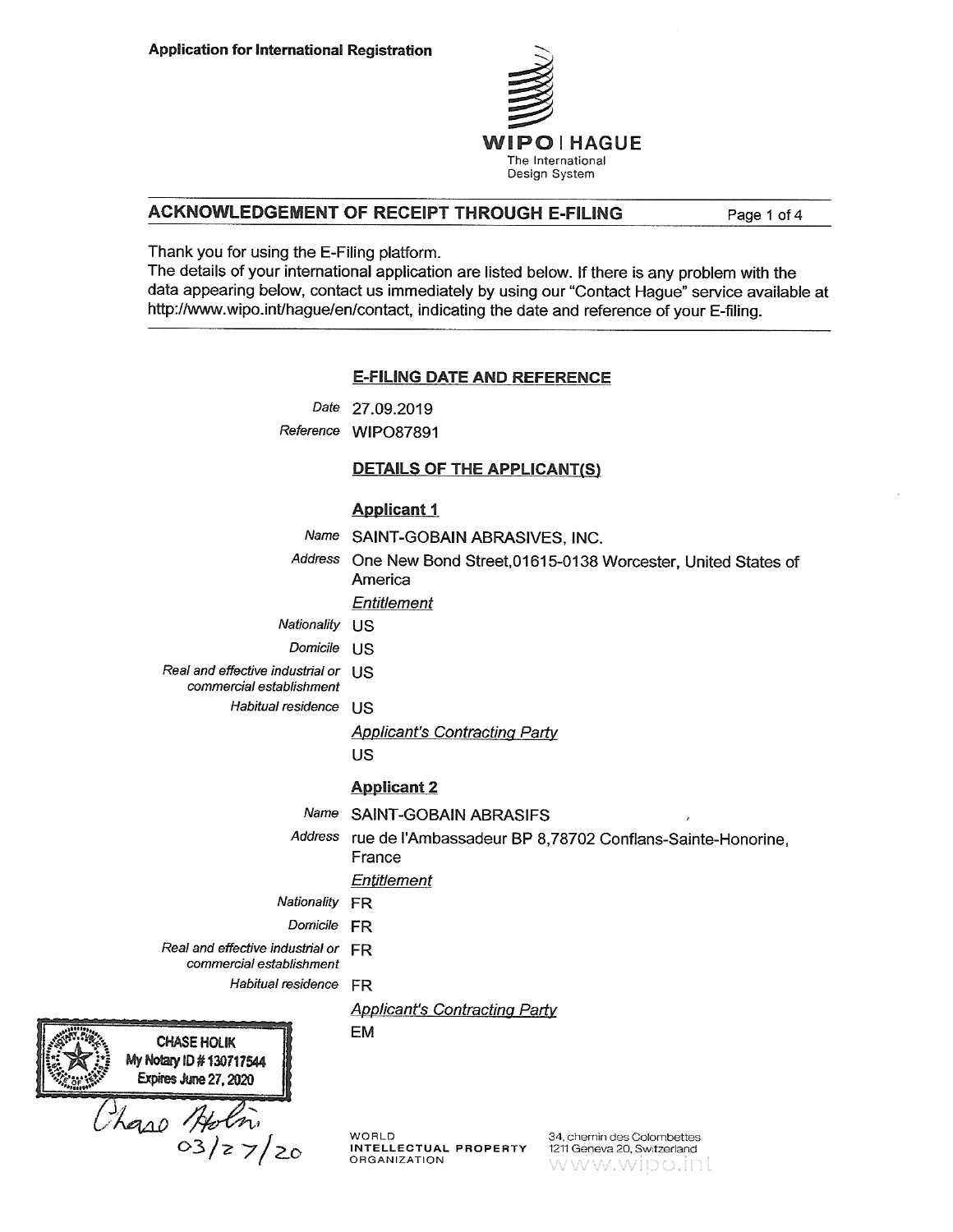## **ACKNOWLEDGEMENT OF RECEIPT THROUGH E-FILING** Page 2 of 4

## **APPOINTMENT OF A REPRESENTATIVE**

*Name* ABEL SCHILLINGER, LLP

*Address* 8911 N. Capital of Texas Highway Bldg. 4, Suite 4200,78759 Austin, Texas, United States of America

*E-mail* mail@abel-ip.com

*Fax* 1-512-795-7677

*Telephone* 1-512-900-8500

### **POWER OF ATTORNEY**

*Power of attorney file name* SIGN\_543.pdf

## **ADDRESS FOR CORRESPONDENCE**

| Name ABEL SCHILLINGER, LLP                                              |
|-------------------------------------------------------------------------|
| Address 8911 N. Capital of Texas Hwy Bldg. 4, Suite 4200, 78759 Austin, |
| United States of America                                                |
| $E$ -mail mail@abel-ip.com                                              |
| Fax 512-795-7677                                                        |
| Telephone 512-900-8500                                                  |

## **DESIGNATED CONTRACTING PARTIES**

EM (European Union)

### **NUMBER OF INDUSTRIAL DESIGNS AND REPRODUCTIONS**

*Total number of industrial* 1 *designs (100 max.)*

*Total number of reproductions* 4

## **LOCARNO CLASSIFICATION**

08-05

# **PRODUCTS WHICH CONSTITUTE THE INDUSTRIAL DESIGN OR IN RELATION TO WHICH IT IS TO BE USED**

| Design(s) | <b>Reproduction</b> | Indication of products | Class -         |
|-----------|---------------------|------------------------|-----------------|
| no(s)     | number              |                        | <b>Subclass</b> |
|           |                     | Grinding tools         | 08-05           |

### **DESCRIPTION**

Be it known that I, Morgane Vanpeene, have invented a new, original, and ornamental design of a core for an abrasive article. The following is a specification, and reference is made to the accompanying drawings that form part of the specification.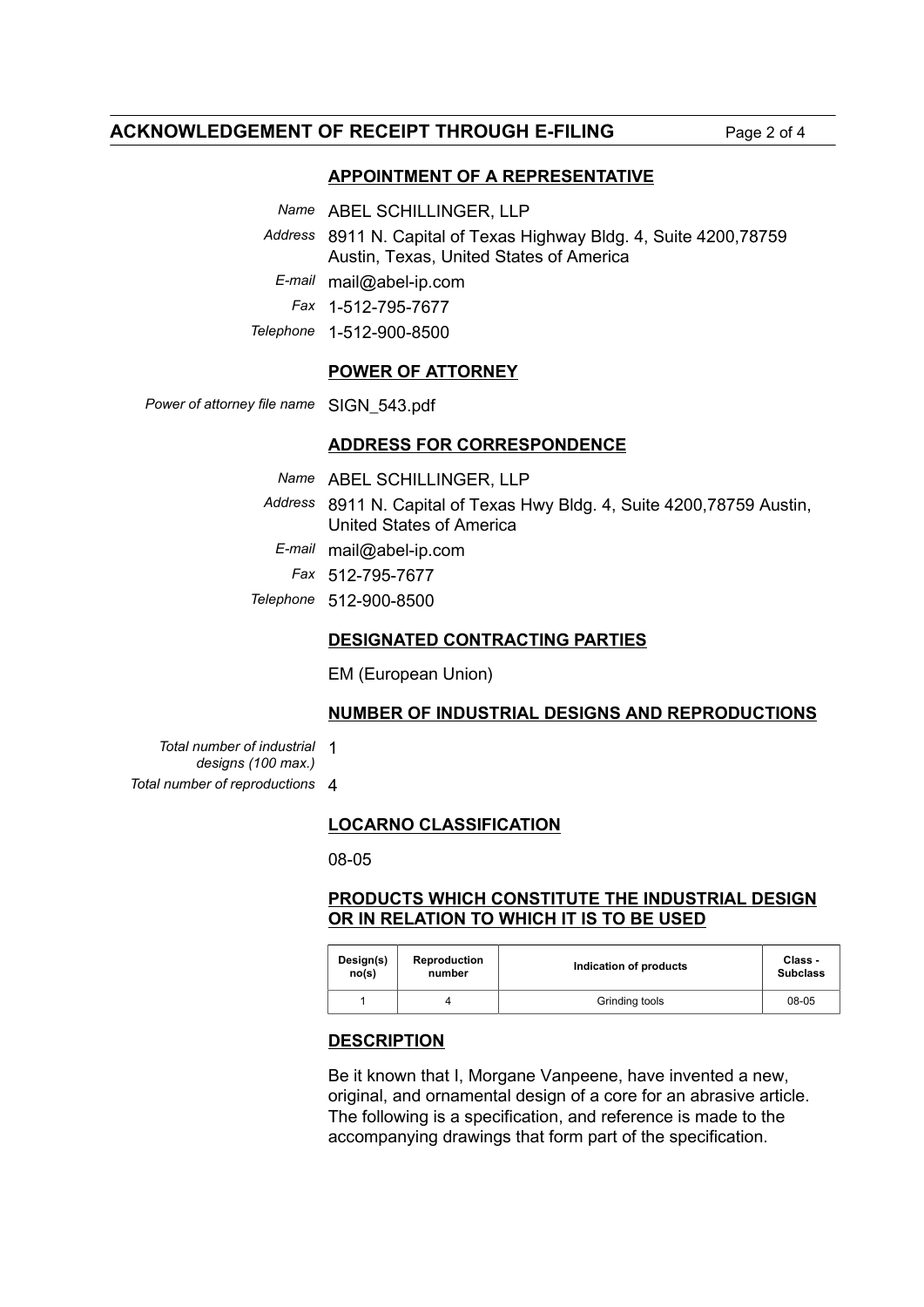# **ACKNOWLEDGEMENT OF RECEIPT THROUGH E-FILING** Page 3 of 4

Reproduction 1.1 includes a top view of a core for an abrasive article; Reproduction 1.2 includes a side elevation view of the core of Reproduction 1.1; Reproduction 1.3 includes a cross-sectional view of the core of Reproduction 1.1; Reproduction 1.4 includes a bottom view of the core of

Reproduction 1.1. We claim, the ornamental design of a core for an abrasive article as shown and described.

## **IDENTITY OF THE CREATOR(S)**

*Name and Address* Morgane VANPEENE, RUE DE L'AMBASSADEUR, BP 8,78702 CONFLANS-SAINTE-HONORINE, France

# **PUBLICATION OF THE INTERNATIONAL REGISTRATION**

Publication 6 months after date of international registration

## **BREAKDOWN OF FEES, IN SWISS FRANCS (CHF)**

| International registration basic fee                        | 397.00 |
|-------------------------------------------------------------|--------|
| Individual designation fee $(EM)$ (1 x 67.00)               | 67.00  |
| Additional fee where the description exceeds 100 words (per | 14.00  |
| word exceeding 100 words) $(7 \times 2.00)$                 |        |
| Publication of reproductions (4 x 17.00)                    | 68.00  |
| <b>Total</b>                                                | 546.00 |

# **PAYMENT OF FEES**

Please enter the following one-time reference EPAY-I69Q-TZTN to retrieve your payment details after accessing our payment portal: https://www3.wipo.int/epayweb2/.

When paying through the payment portal you will receive a payment basket reference beginning with EPMT – please note and save this reference or your payment confirmation for any related support.

You will find further details on the available payment methods at: http://www.wipo.int/finance/en/hague.html.

## **SIGNATURE BY THE APPLICANT(S) AND/OR HIS (THEIR) REPRESENTATIVE**

*Representative* ABEL SCHILLINGER, LLP null *Date* 27.09.2019 *Name of contact person* Lei Guo - mail@abel-ip.com *User reference* 19-D-0293WO-DES